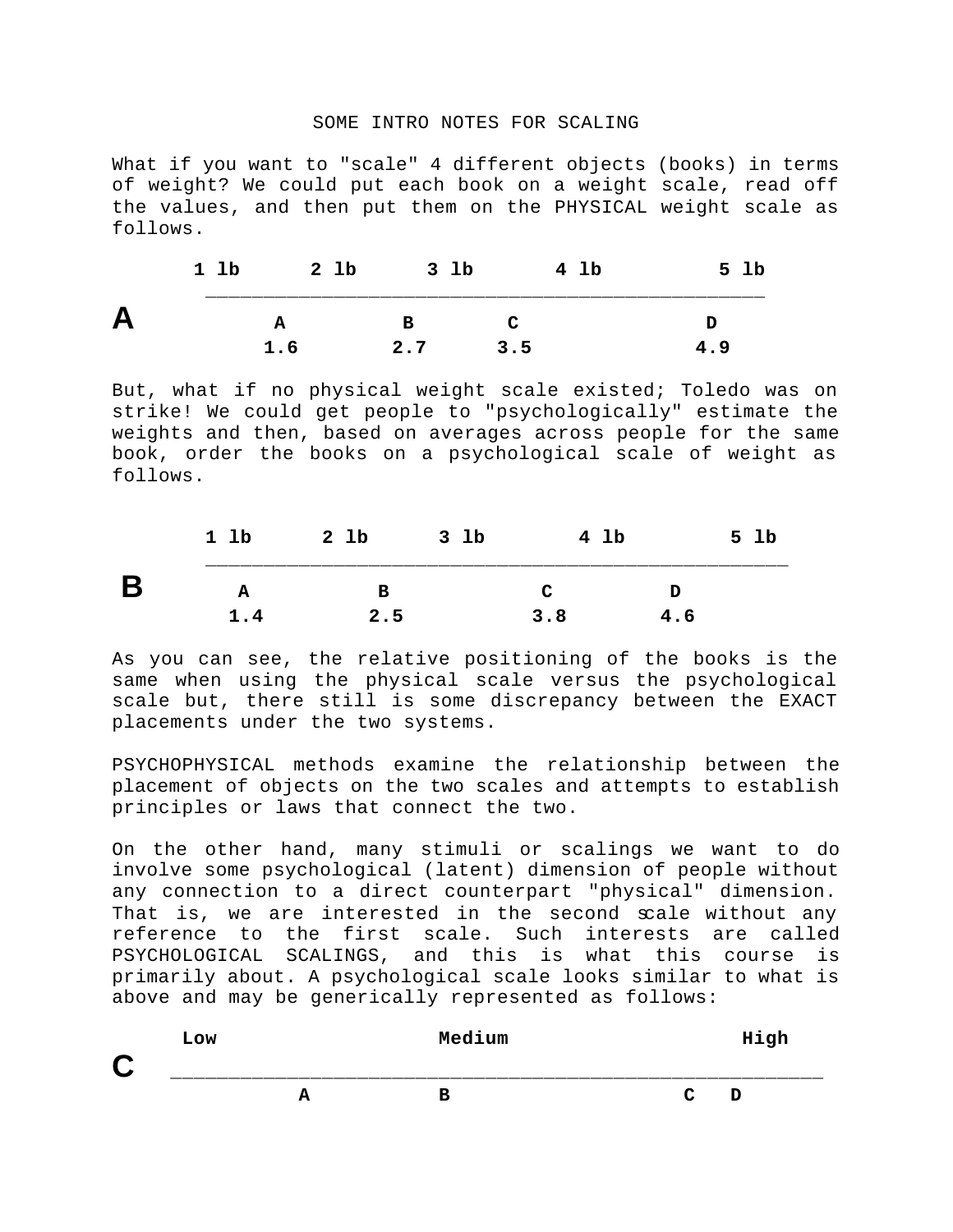If the "dimension" is permissiveness or dogmatism or intelligence or introversion ... where do people A, B, C, and D fall along this scale? Are they in the positions shown above ... or located differently? If their relative positions are correct, are the DISTANCES amongst them correct? In general, the goals of psychological scaling are: 1) to create a meaningful and valid scale, 2) to locate persons [or objects] in their correct relative positions, and 3) to arrive at distances amongst persons [or objects] that reflect true differences amongst them. A scaling MODEL is a plan to develp a scale on which to place people or objects. For example, a scale could be:

permissiveness or intelligence or introversion

 $\hbox{Low}$ 

(permissiveness)

Where do people A, B, C, and D fall on this scale? That is the task of developing a scale using some scaling method or model. While we normally want to scale people, scaling is not limited to that. Concepts or notions could be scaled: where do different educational philosophies fit in on the scale of "permissiveness"?

If your ultimate goal is to scale people on some scale (permissiveness for example), how can we do it? One way of course would be to DIRECTLY ASK THEM to place themselves on the scale. You could give them the scale above with several reference points, and then see where they place themselves. Another way would be to DIRECTLY OBSERVE them in situations where permissiveness plays a role, and then make an assessment of the extent to which he or she is "permissive". Another way would be to develop stimulus items that have been calibrated for their "degree of permissiveness" and then see which items he or she agrees with or feels are most like themselves. In this way, the subject him or herself is NOT the one to decide on the extent of permissiveness but rather, some totalling of the item calibration values. There are positives and negatives with all these approaches; what are some?

Responses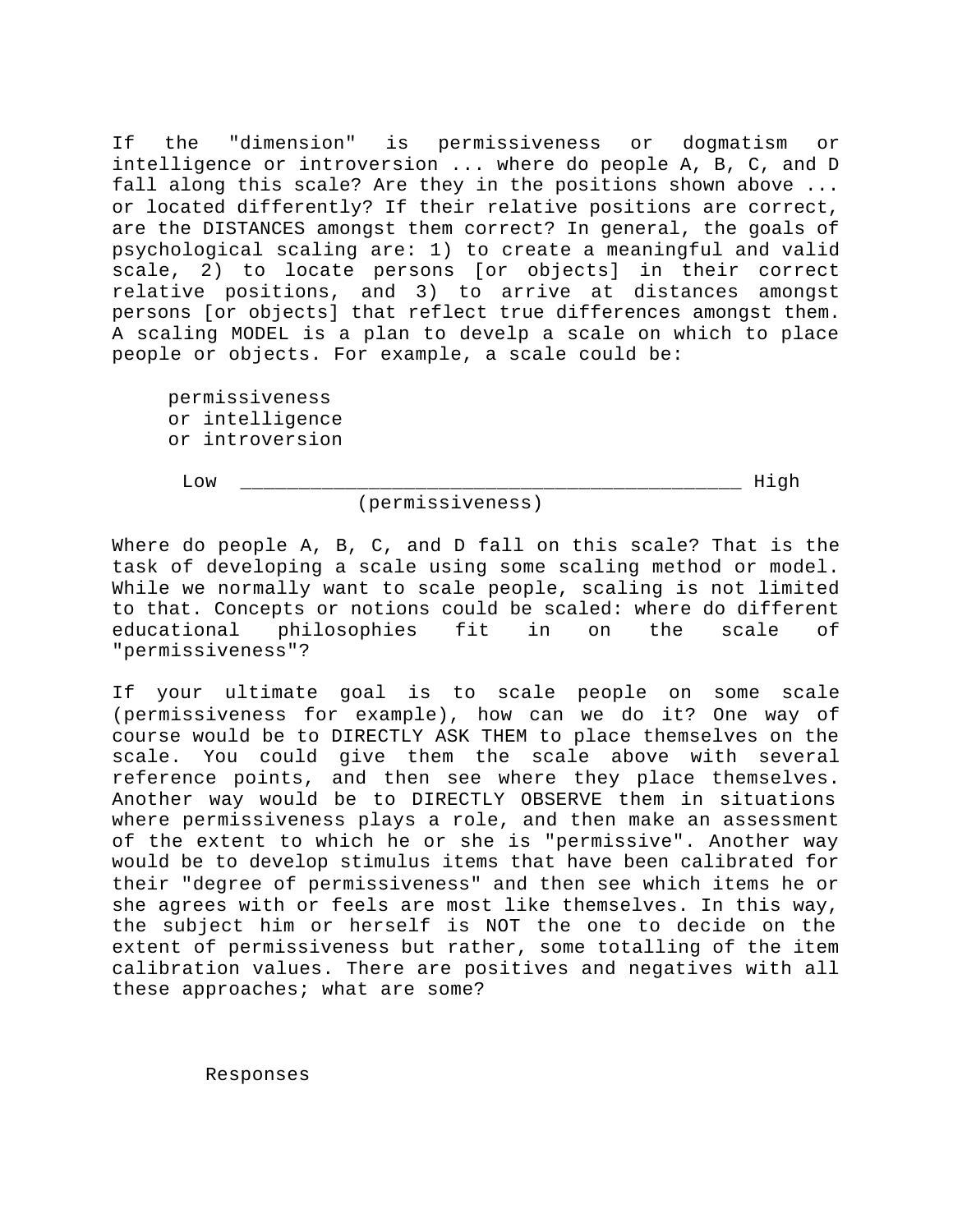

## Stimuli

A general schematic for a scaling problem can be represented (in a simple form) as above. When scaling, there are at least 3 diminsions that come into play: people or objects, stimuli, and responses. "People" are those who you want to scale (P1, P2, etc.), by presenting them with various stimuli (S1, S2, etc.), and based on that ... people make responses (R1, R2, etc.) to the stimuli.

One example would be the presentation of the S1 ... "A good teacher gives assignments back in a timely manner"; that you give to P1 (Joe), who then makes R1 ... "I agree with that". Another example would be to present S1 and S2 simultaneously (two different objects) to P1, and ask which object is heavier ... "P1 says S2 is heavier".

It would be advantageous in this model to be able to simplify it by "collapsing" one of the 3 dimensions. For example, it is common to keep the response format or type CONSTANT in a given study; each item may be responded to on a Likert-type scale where 1 means "Strongly Disagree" up to 7 that means "Strongly Agree". In this case, there is only one type of R ... R1 is it. Thus, instead of having multiple possible responses (rating scale, observable response to stimulus that occurs in realistic context, writing an essay self describing how one views him or herself on the dimension, etc.), there is only ONE slice on the R dimension. If the response dimension is collapsed, then this model becomes primarily a two dimensional model, looking like the following.

 Stimulus 1 2 . . kth \_\_\_\_\_\_\_\_\_\_\_\_\_\_\_\_\_\_\_\_\_\_\_\_\_\_\_\_\_ \_